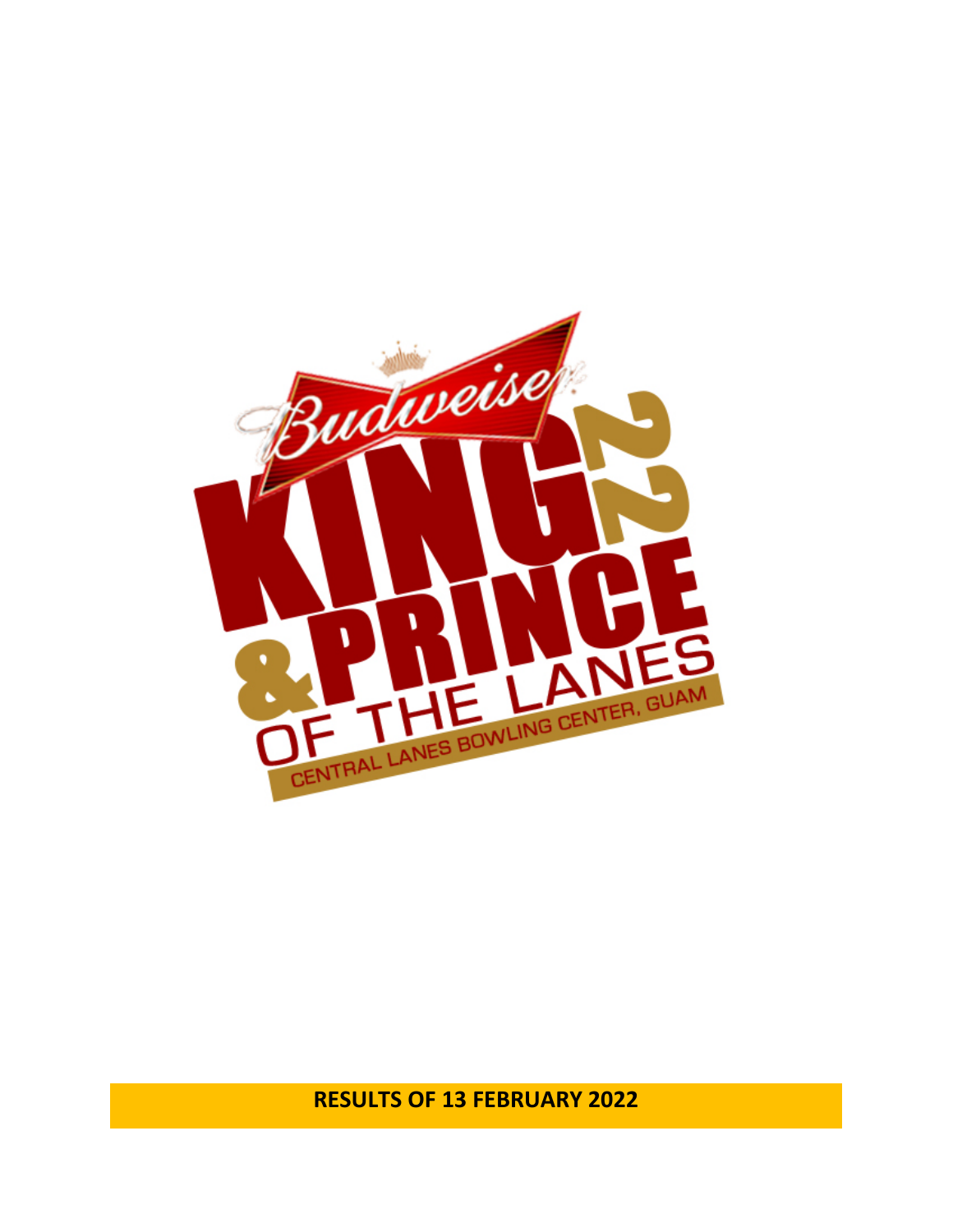# **Media Release**

# **Elliott, Granillo triumphant in February King and Prince tilt**

Sunday, February 13, 2022 – Central Lanes Bowling Center, Tamuning, Guam

Aaron Elliott took a commanding lead with a four-bagger as Ray San Nicolas struggled in the early frames. Top seed San Nicolas was able to regain his composure but trailed the second seed by as much as 34 pins mid-game. However, back-to-back missed spares in the 8<sup>th</sup> and 9<sup>th</sup> frames by Elliott allowed San Nicolas to close the gap to twelve pins going into the final stanza. San Nicolas struck on the tenth forcing Elliott to fill the frame for the win. Elliott's delivery on the 10<sup>th</sup> frame was picture perfect as he drove all ten pins into the pit, then added another two strikes for good measure to take the title game in the Budweiser King of the Lanes competition held at the Central Lanes Bowling Center.

San Nicolas led the field during the qualifying rounds held earlier in the day turning in an 874 four-game set for a 218 average. Elliott was thirty-seven pins adrift followed by Brian Manibusan, RJ Santos, JD Castro, Frank Manibusan Jr., Darrell Scott, Charlie Catbagan, Cameron Santos, and Juan Blas who qualified for the elimination round.

In the semi-final rounds, San Nicolas beat 5<sup>th</sup> seed Castro while Elliott outdueled 3<sup>rd</sup> seed Brian Manibusan to earn their trip to the monthly finale on the short oil tournament pattern.

Corey Granillo defended his monthly title with a convincing route of  $3<sup>rd</sup>$  seed Rudy Palaganas in the Budweiser Prince of the Lanes finals. Granillo strung five strikes in a row and comfortably steam rolled the lanes for the first successful defense of the monthly title in two years. Palaganas earned his trip to the finals knocking out top seed Nick Gutierrez in the semi-finals while Granillo struck at will against 2<sup>nd</sup> seed Von Cabral to book his ticket to the finale.

The next Budweiser King and Prince of the Lanes will be held on Sunday, March 20, 2022, 1:30 p.m. at the Central Lanes Bowling Center.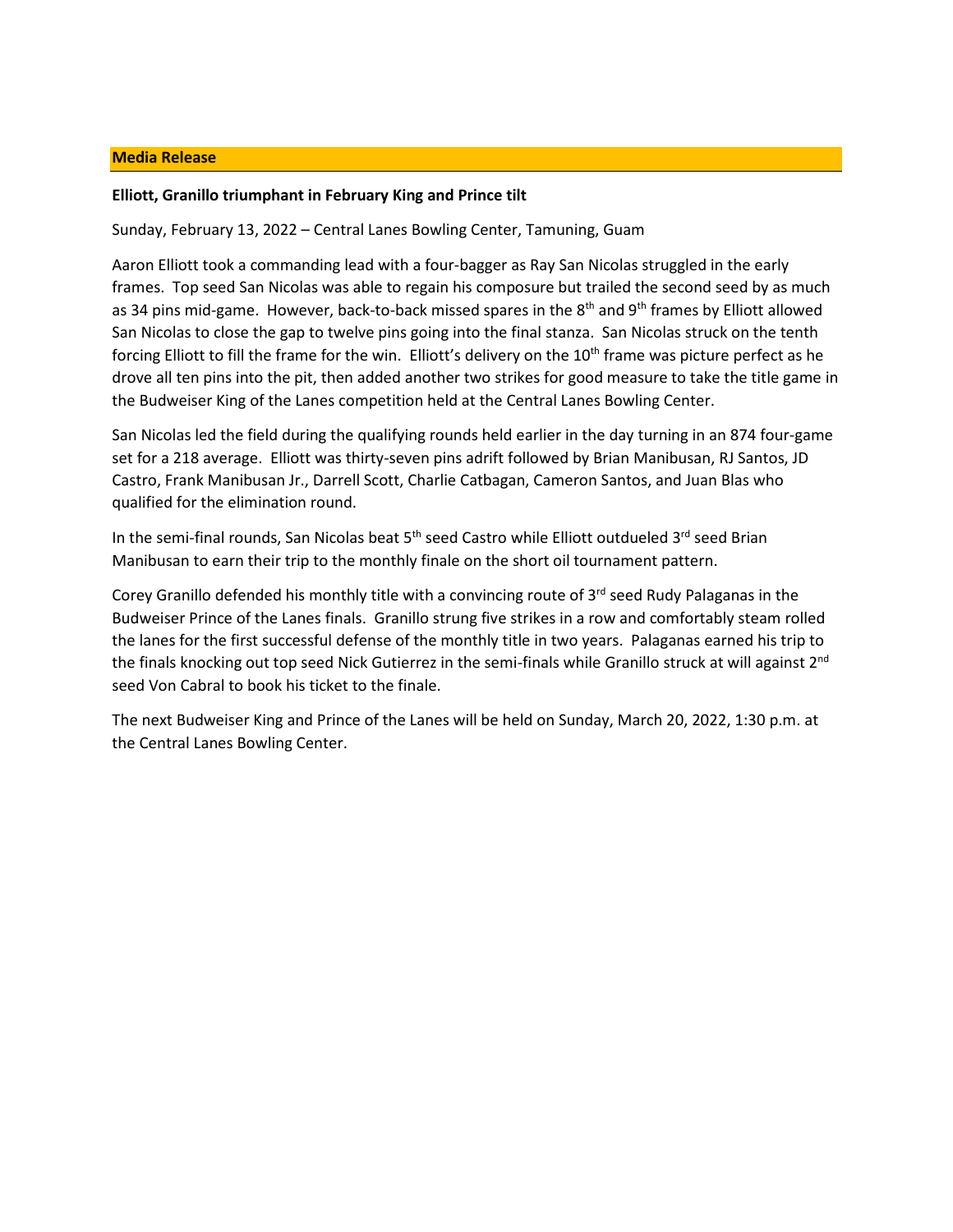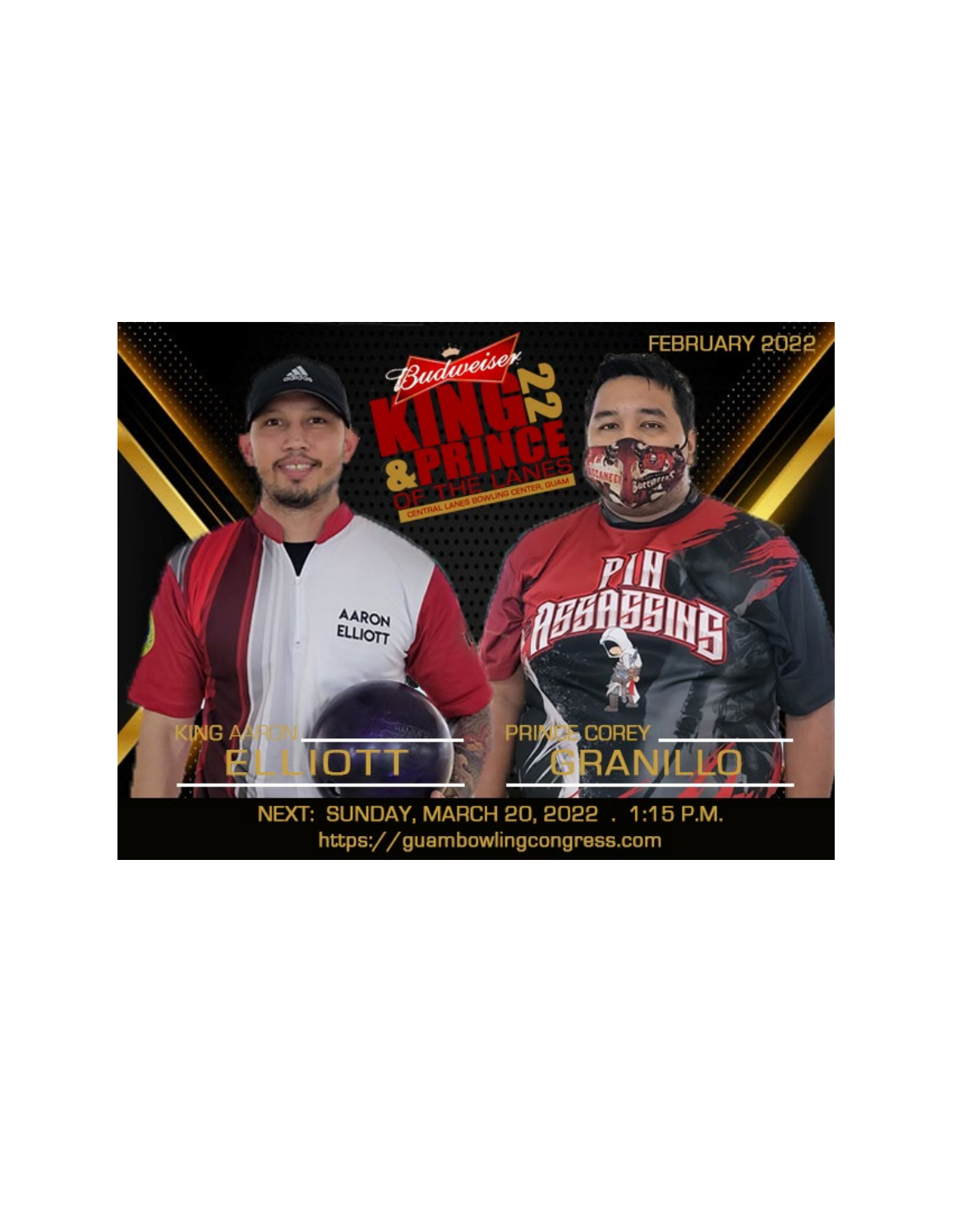#### **King and Prince of the Lanes**

### **Sunday, February 13, 2022**

 $\overline{\phantom{a}}$ 

#### **Central Lanes Bowling Center**

|                      | <b>Name of Bowler</b> |                |                   |          | Game 1                                                                            |     |                          |                | Game 2 |          |     |    |                | Game 3 |          |       |          |                | Game 4                           |       | <b>Scratch</b> | No. of       |                |             | Grand        |
|----------------------|-----------------------|----------------|-------------------|----------|-----------------------------------------------------------------------------------|-----|--------------------------|----------------|--------|----------|-----|----|----------------|--------|----------|-------|----------|----------------|----------------------------------|-------|----------------|--------------|----------------|-------------|--------------|
| <b>Pos Last Name</b> | <b>First Name</b>     | <b>Average</b> | Hdcp   Lane   Seq |          | Score   Hcp   Total   Lane   Seg   Score   Hcp   Total   Lane   Seg   Score   Hcp |     |                          |                |        |          |     |    |                |        |          | Total |          |                | Lane   Seg   Score   Hcp   Total |       | Total          | <b>Games</b> | <b>Average</b> | <b>Hdcp</b> | <b>Total</b> |
| 1 San Nicolas        | Ray                   |                |                   | -14      | 219                                                                               | 219 | 18                       | $\overline{A}$ | 184    |          | 184 | 24 |                | 235    | $\Omega$ | 235   | $\cap$   |                | 236                              | 236   | 874            |              | 218.50         |             | 874          |
| 2 Elliott            | Aaron                 |                |                   | 24       | 226                                                                               | 226 | 28                       | A              | 209    | 0        | 209 | 14 |                | 191    | 0        | 191   |          |                | 211                              | 211   | 837            |              | 209.25         |             | 837          |
| 3 Manibusan          | Brian                 |                |                   | 17       | 192                                                                               | 192 |                          |                | 236    |          | 236 |    |                | 182    | $\Omega$ | 182   | 23       |                | 214                              | 214   | 824            |              | 206.00         |             | 824          |
| 4 Santos             |                       |                |                   | 22       | 199                                                                               | 199 | 26                       | $\mathsf{A}$   | 165    | $\Omega$ | 165 | 30 | $\overline{A}$ | 213    | $\Omega$ | 213   |          |                | 208                              | 208   | 785            |              | 196.25         |             | 785          |
| 5 Castro             |                       |                |                   | 23       | 159'                                                                              | 159 |                          |                | 214    |          | 214 |    |                | 211    | $\Omega$ | 211   |          |                | 190                              | 190   | 774            |              | 193.50         |             | 774          |
| 6 Manibusan          | Frank Jr.             |                |                   | 18       | 164                                                                               | 164 | 24                       | A              | 198    |          | 198 | 28 |                | 173    | 0        | 173   |          | $\overline{ }$ | 166                              | 166   | 701            |              | 175.25         |             | 701          |
| 7 Scott              | Darrell               |                |                   | 16       | 164                                                                               | 164 | ำา                       |                | 182    |          | 182 | 26 |                | 157    | $\Omega$ | 157   | 30       |                | 190                              | 190   | 693            |              | 173.25         |             | 693          |
| 8 Catbagan           | Charlie               |                |                   | 25       | 191                                                                               | 191 | 21                       |                | 169    |          | 169 |    |                | 162    | $\Omega$ | 162   | $\Omega$ |                | 160                              | 160   | 682            |              | 170.50         |             | 682          |
| 9 Santos             | Cameron               |                |                   | 1 F      | 147                                                                               | 147 | 29                       |                | 154    |          | 154 | 25 |                | 205    | $\Omega$ | 205   |          |                | 155                              | 155   | 661            |              | 165.25         |             | 661          |
| 10 Blas              | Juan                  |                |                   |          | 125                                                                               | 125 | $\overline{\phantom{a}}$ | $\overline{A}$ | 163    |          | 163 | 23 |                | 177    | 0        | 177   |          |                | 194                              | 194   | 659            |              | 164.75         |             | 659          |
| 11 Villanueva        | Cesar                 |                |                   | 26       | 150                                                                               | 150 | 30                       | $\mathsf{A}$   | 156    |          | 156 | 16 |                | 179    | 0        | 179   | $\cap$   |                | 168                              | 168 l | 653            |              | 163.25         |             | 653          |
| 12 Gutierrez         | Jared                 |                |                   | $\angle$ | 137                                                                               | 137 |                          |                | 178    |          | 178 | 29 |                | 180    | 0        | 180   |          |                | 143                              | 143   | 638            |              | 159.50         |             | 638          |
| 13 Sanchez           | Mike                  |                |                   | 77       | 134                                                                               | 134 | $\cap$                   |                | 154    |          | 154 |    |                | 155    | $\Omega$ | 155   |          |                | 158                              | ا 58  | 601            |              | 150.25         |             | 601          |

|                      | <b>Name of Bowler</b> |                |             |          | Game 1             |     |       |     | Game 2             |                 |             |        | Game 3 |                 |                                  |      | Game 4              |                 |      | <b>Scratch</b> | No. of       |                |             | <b>Grand</b> |
|----------------------|-----------------------|----------------|-------------|----------|--------------------|-----|-------|-----|--------------------|-----------------|-------------|--------|--------|-----------------|----------------------------------|------|---------------------|-----------------|------|----------------|--------------|----------------|-------------|--------------|
| <b>Pos Last Name</b> | <b>First Name</b>     | <b>Average</b> | <b>Hdcp</b> |          | Lane   Seg   Score | Hcp | Total |     | Lane   Seg   Score | Hcp             | <b>Tota</b> |        |        |                 | Lane   Seq   Score   Hcp   Total | Lane | Seg Score Hcp Total |                 |      | Tota           | <b>Games</b> | <b>Average</b> | <b>Hdcp</b> | <b>Total</b> |
| 1 Gutierrez          | <b>Nick</b>           | 174            |             |          | 173                |     | 18    | 16  | 183                |                 | 195         | $\sim$ | 136    | 12 <sub>1</sub> | 148                              |      | 216                 | 12              | 2281 | 708            |              | 177.00         | 48          | 756          |
| 2 Cabral             | Von                   | 168            |             |          | 209                |     | 225   | 30  | 165                | 16              | 181         | 16     | 142    | 16 <sup>1</sup> | 158                              |      | 134                 | <b>16</b>       | 150  | 650            |              | 162.50         | 64          | 714          |
| 3 Palaganas          | Rudy                  | 168            |             |          | 131                |     | 147   |     | 148                | 16              | 164         | 26     | 193    | 16              | 209                              |      | 175                 | 16 <sup>1</sup> | 191  | 647            |              | 161.75         | 64          | 7111         |
| 4 Bangs              | Shiela                | 162            | 29          | 28       | 129                | 29  |       |     | 177                | 29              | 206         | 18     | 147    | 29              | 176                              |      | 138                 | 29              | 167  | 591            |              | 147.75         | 116         | 707          |
| 5 Reyes              | Arlene                | 162            | ᅀᄔ          |          | 110                | 21  | 13.   | 26  | 166                | 21              | 187         | 30     | 166    | 21              | 187                              |      | 138                 | 211             | 159  | 580            |              | 145.00         | 84          | 664          |
| 6 Cabrera            | Giovanni              | 164            | 19          |          | 136                | 19  | 15!   | n F | 137                | 19 <sub>l</sub> | 156         | 24     | 171    | 19 I            | 190                              |      | 124                 | <b>19</b>       | 143  | 568            |              | 142.00         | 76 I        | 644          |
| 7 Kim                | Miyuki                | 146            |             |          | 134                | 41  | 175   | 18  | 118                | 41              | 159         | 24     | 96     | 41              | 137                              | 28   | 87                  | 41              | 128  | 435            |              | 108.75         | 164         | 599          |
| 8 Granillo           | Corey                 | 174            |             | າດ<br>Zŏ | 162                |     | 168   | -14 | 169                |                 | 175         | 18     | 1081   |                 | 114                              |      | 125                 |                 | 131  | 564            |              | 141.00         | 24          | 588          |
| 9 Gozum              | Boom                  | 150            |             |          | 93                 | -30 | 123   | 28  |                    | ٩n              | 106         |        | 150    | 30 <sup>1</sup> | 180                              |      |                     | 30              | 151  | 440            |              | 110.00         | 120         | 560          |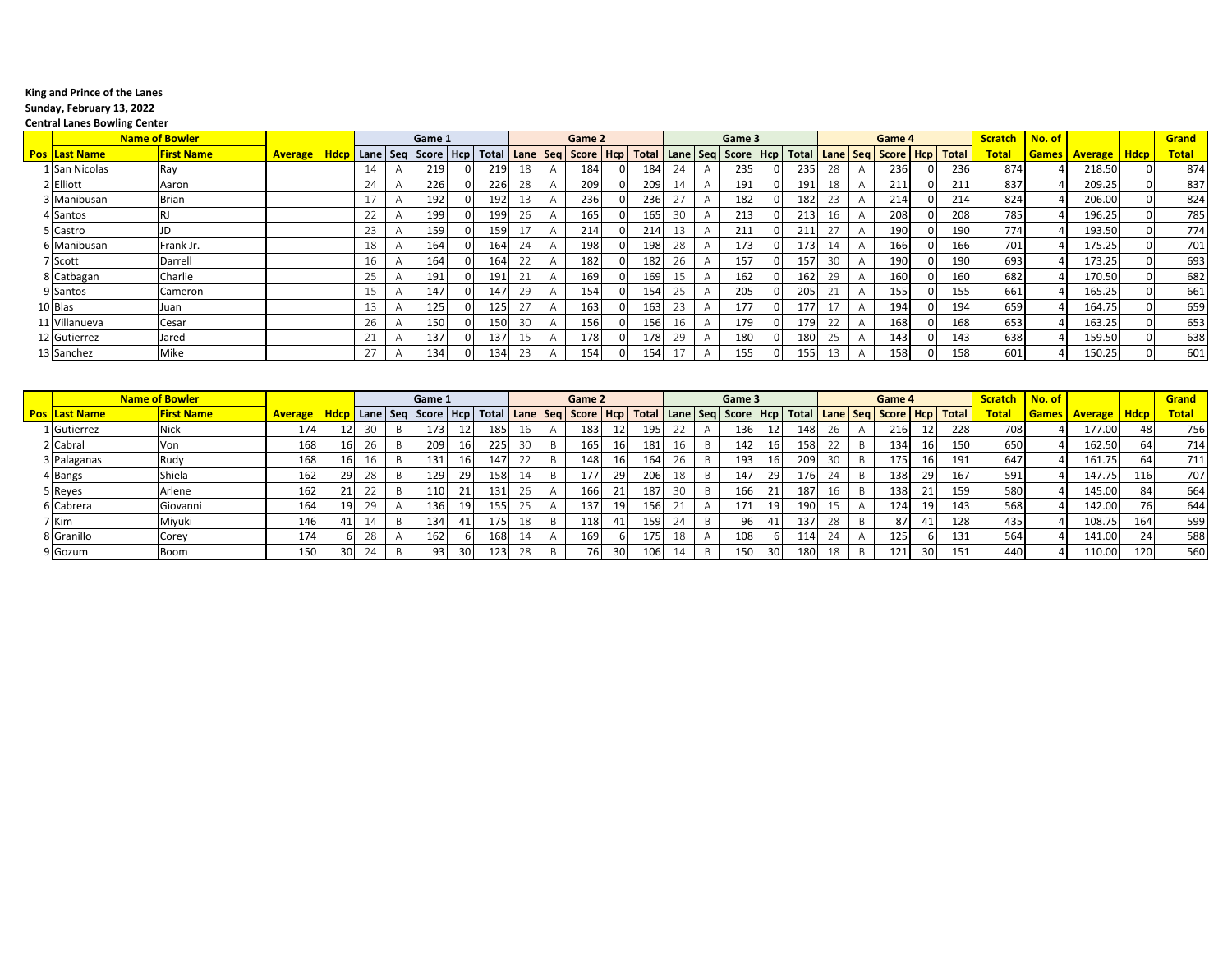#### **Elimination Round - February 2022**

| Round 1                                    | Round 2                                    | Semi-Final                                     | <b>MONTHLY FINALS</b>                     |  |  |  |  |  |
|--------------------------------------------|--------------------------------------------|------------------------------------------------|-------------------------------------------|--|--|--|--|--|
|                                            |                                            |                                                |                                           |  |  |  |  |  |
|                                            | <b>King of the Lanes</b>                   |                                                |                                           |  |  |  |  |  |
| Lane Seed Athlete's Name<br>Game Hp Total  | Game Hp Total<br>Lane Seed Athlete's Name  | Lane Seed Athlete's Name<br>Game Hp Total      | Lane Seed Athlete's Name<br>Game Hp Total |  |  |  |  |  |
| 5 Castro, JD<br>184<br>184<br>13           |                                            |                                                |                                           |  |  |  |  |  |
| 132<br>132<br>14 10 Blas, Juan             | 212<br>21 5 Castro, JD<br>212              | 17<br>1 San Nicolas, Ray<br>206<br>206         |                                           |  |  |  |  |  |
|                                            | versus                                     | versus                                         |                                           |  |  |  |  |  |
| 6 Manibusan, Frank Jr.<br>183<br>183<br>15 | 189<br>189<br>22<br>7 Scott, Darrell       | 190<br>18<br>5 Castro, JD<br>190               | 1 San Nicolas, Ray<br>179<br>13<br>179    |  |  |  |  |  |
| 268<br>268<br>7 Scott, Darrell<br>16       |                                            |                                                |                                           |  |  |  |  |  |
|                                            |                                            |                                                | versus                                    |  |  |  |  |  |
| 3 Manibusan, Brian<br>193<br>193<br>17     |                                            |                                                |                                           |  |  |  |  |  |
| 170<br>170<br>9 Santos, Cameron<br>18      | 3 Manibusan, Brian<br>237<br>237<br>23     | 3 Manibusan, Brian<br>207<br>15<br>207         | 2 Elliott, Aaron<br>203<br>203<br>14      |  |  |  |  |  |
|                                            | versus                                     | versus                                         |                                           |  |  |  |  |  |
| 4 Santos, RJ<br>173<br>173<br>19           | 24<br>8 Catbagan, Charlie<br>180<br>180    | 16<br>2 Elliott, Aaron<br>214<br>214           |                                           |  |  |  |  |  |
| 8 Catbagan, Charlie<br>195<br>20<br>195    |                                            |                                                |                                           |  |  |  |  |  |
|                                            |                                            |                                                |                                           |  |  |  |  |  |
|                                            | <b>Prince of the Lanes</b>                 |                                                |                                           |  |  |  |  |  |
| Lane Seed Athlete's Name<br>Game Hp Total  | Lane Seed Athlete's Name<br>Game Hp Total  | Lane Seed Athlete's Name<br>Game Hp Total      | Lane Seed Athlete's Name<br>Game Hp Total |  |  |  |  |  |
| 16<br>23<br>3 Palaganas, Rudy<br>16        |                                            |                                                |                                           |  |  |  |  |  |
| 24 10 Bye<br>0                             | 3 Palaganas, Rudy<br>148 16 164<br>13      | 19<br>1 Gutierrez, Nick<br>132 12 144          |                                           |  |  |  |  |  |
|                                            | versus                                     | versus                                         |                                           |  |  |  |  |  |
| 6 Cabrera, Giovanni<br>148 19 167<br>25    | 6 Cabrera, Giovanni<br>103 19 122<br>14    | 20<br>3 Palaganas, Rudy<br>146 16 162          | 3 Palaganas, Rudy<br>153 16 169<br>15     |  |  |  |  |  |
| 26<br>7 Kim, Miyuki<br>103 41 144          |                                            |                                                |                                           |  |  |  |  |  |
|                                            |                                            |                                                | versus                                    |  |  |  |  |  |
|                                            |                                            |                                                |                                           |  |  |  |  |  |
| 5 Reyes, Arlene<br>151 21 172<br>27        |                                            |                                                |                                           |  |  |  |  |  |
| 149 30 179<br>28<br>9 Gozum, Boom          | 9 Gozum, Boom<br>82 30 112<br>15<br>versus | 8 Granillo, Corey<br>21<br>210 6 216<br>versus | 8 Granillo, Corey<br>211 6 217<br>16      |  |  |  |  |  |
| 4 Bangs, Sheila<br>133 29 162<br>29        | 16 8 Granillo, Corey<br>191 6 197          | 2 Cabral, Von<br>22<br>150 16 166              |                                           |  |  |  |  |  |
| 30 8 Granillo, Corey<br>169 6 175          |                                            |                                                |                                           |  |  |  |  |  |